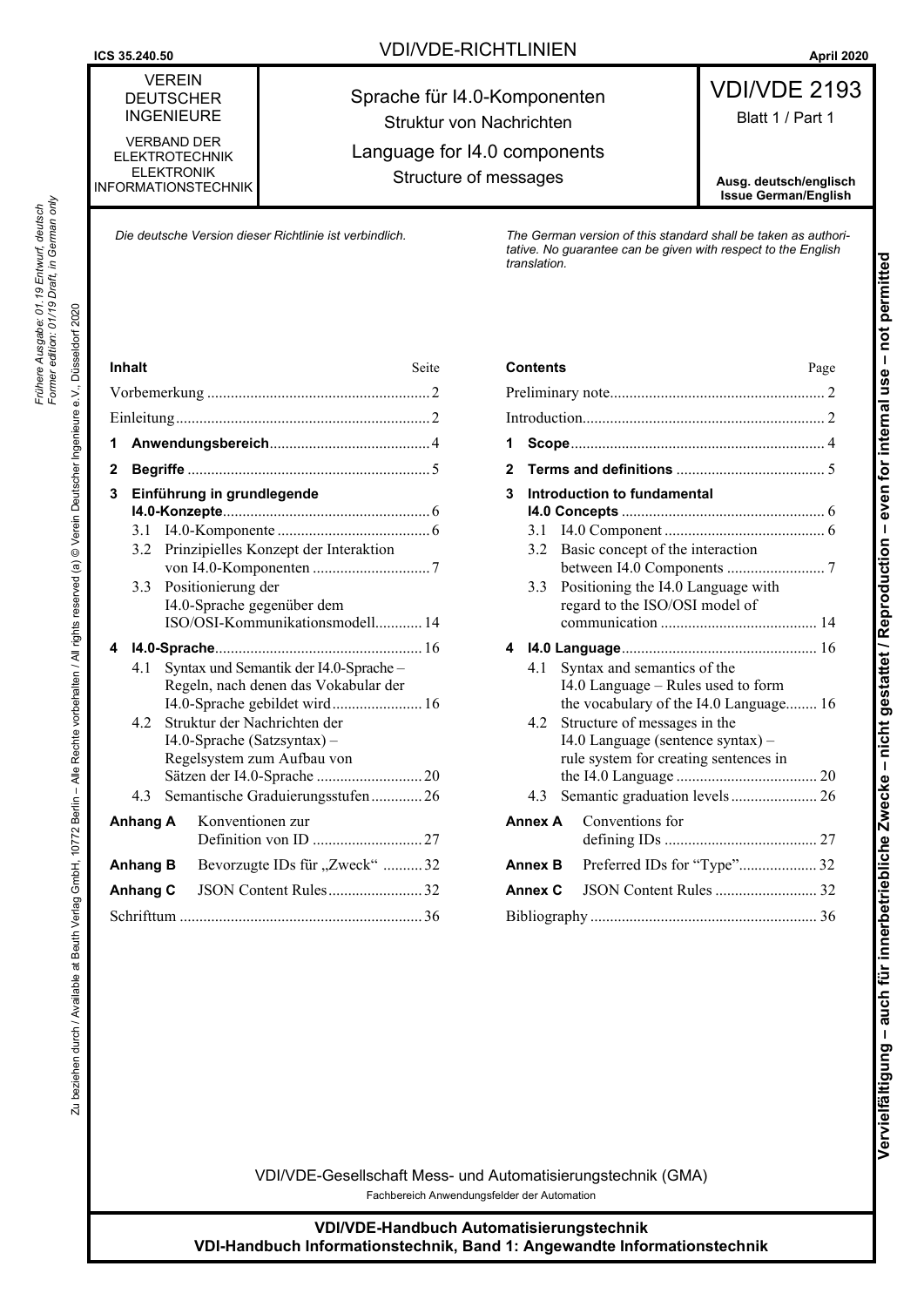### **Vorbemerkung**

Der Inhalt dieser Richtlinie ist entstanden unter Beachtung der Vorgaben und Empfehlungen der Richtlinie VDI 1000.

Alle Rechte, insbesondere die des Nachdrucks, der Fotokopie, der elektronischen Verwendung und der Übersetzung, jeweils auszugsweise oder vollständig, sind vorbehalten.

Die Nutzung dieser Richtlinie ist unter Wahrung des Urheberrechts und unter Beachtung der Lizenzbedingungen (www.vdi.de/richtlinien), die in den VDI-Merkblättern geregelt sind, möglich.

Allen, die ehrenamtlich an der Erarbeitung dieser Richtlinie mitgewirkt haben, sei gedankt.

Eine Liste der aktuell verfügbaren Blätter dieser Richtlinienreihe ist im Internet abrufbar unter www.vdi.de/2193.

#### **Einleitung**

Industrie 4.0 verspricht eine neue Stufe der Organisation und der Steuerung von Wertschöpfungsketten. Durch die neuartige Vernetzung zu einem Internet der Dinge, Daten und Dienste sowie umfassende Kooperation von Industrie-4.0-Komponenten ("I4.0-Komponenten") entstehen dynamische, selbstorganisierende, selbstoptimierende und unternehmensübergreifende Wertschöpfungsnetzwerke. Basis dafür ist die Verfügbarkeit aller relevanten Informationen in den jeweils benötigten I4.0-Komponenten. Einmal entstandene Informationen sollen da verfügbar sein, wo sie benötigt werden. Die Voraussetzung dafür ist eine hinreichende digitale Abbildung der physischen Welt in die Informationswelt und die Möglichkeit, die Informationen interoperabel auszutauschen.

Industrie 4.0 bietet dafür Konzepte an. Anhand der DIN SPEC 91345 und der PD IEC/PAS 63088, das heißt des Referenzarchitekturmodells Industrie 4.0 ("RAMI4.0") kann ein beliebiges Asset in einer Informationswelt beschrieben werden. Eine Verwaltungsschale repräsentiert ein Asset in einem I4.0- System [1].

Die grundsätzliche Struktur und Elemente der Verwaltungsschale konnten bereits identifiziert werden [7]. Sie besteht aus Header und Body. Der Header enthält die Identifikationsinformationen des Assets und einen Verweis auf die Teilmodelle im Body der Verwaltungsschale. Die wesentlichen funktionalen Elemente im Body sind die Teilmodelle, die die Fähigkeiten und Daten des Assets in Form von Merkmalen [4; 5] widerspiegeln und beschreiben. Um die Kompatibilität zwischen Verwaltungsschalen bzw. ihren Assets herzustellen, müssen sich Verwaltungs-

#### **Preliminary note**

The content of this standard has been developed in strict accordance with the requirements and recommendations of the standard VDI 1000.

All rights are reserved, including those of reprinting, reproduction (photocopying, micro copying), storage in data processing systems and translation, either of the full text or of extracts.

The use of this standard without infringement of copyright is permitted subject to the licensing conditions (www.vdi.de/richtlinien) specified in the VDI Notices.

We wish to express our gratitude to all honorary contributors to this standard.

A catalogue of all available parts of this series of standards can be accessed on the Internet at www.vdi.de/2193.

#### **Introduction**

Industrie 4.0 promises a new degree of organisation and control for value added chains. Innovative networking to form an Internet of things, data and services as well as extensive cooperation between Industrie 4.0 Components ("I4.0 Components") lead to dynamic self-organising, self-optimising cross-company value added networks. This requires all relevant information to be available in the I4.0 Components necessary in each case. Once created, information should be available where it is needed. This requires adequate mapping of the physical world onto the world of digital information and the opportunity for an interoperable exchange of information.

Industrie 4.0 offers concepts for this. DIN SPEC 91345 and PD IEC/PAS 63088, that is, the reference architecture model Industrie 4.0 ("RAMI4.0"), can be used to describe any asset in the world of digital information. An administration shell represents an asset in an I4.0 System [1].

It was already possible to identify the fundamental structure and the basic elements of the administration shell [7]. It consists of header and body. The header contains the information used to identify the asset and a reference to the submodels in the body of the administration shell. The principal functional elements in the body are the submodels, which reflect and describe the abilities and the data belonging to the asset in the form of properties [4; 5]. To create compatibility between administration shells and/or their assets, administration shells have to be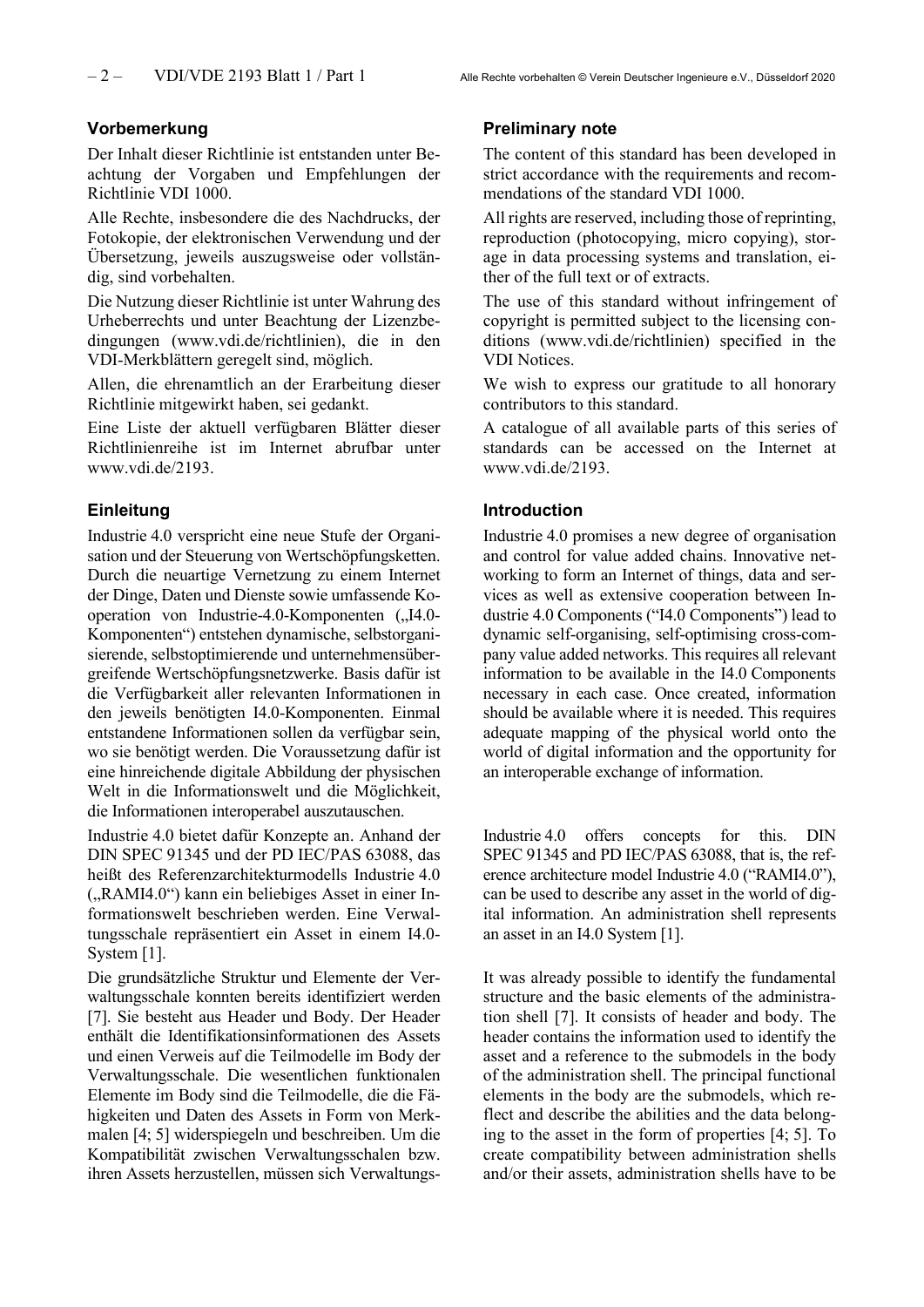schalen über den Inhalt ihrer Teilmodelle interoperabel austauschen können.

Auf der Basis der Festlegungen der DIN SPEC 91345 und der IEC PAS 63088 und der Struktur der Verwaltungsschale [10] wird in dieser Richtlinie eine I4.0-Sprache entworfen.

Diese Sprache dient der Umsetzung der zwischen I4.0-Komponenten stattfindenden Interaktionen.

An die I4.0-Sprache werden sehr heterogene Anforderungen gestellt (DIN SPEC 91345). Um diesen Anforderungen gerecht zu werden, muss die I4.0- Sprache als ein Regelsystem, bestehend aus drei Ebenen, betrachtet werden. (Bild 1).

Der Begriff "I4.0-Sprache" wird als übergreifende Bezeichnung für die verschiedenen Aspekte des gegenseitigen Verstehens von I4.0-Komponenten verwendet. Er repräsentiert mehr die Sprache im linguistischen Sinne und nicht eine formale Definition für die Anwendung in Softwarewerkzeugen.

able to exchange information about the content of their sub-models in an interoperable way.

On the basis of the provisions made in DIN SPEC 91345 and IEC PAS 63088 and the structure of the administration shell [10], this standard designs an I4.0 Language.

This language is used to realise the interactions taking place between I4.0 Components.

Extremely contrasting demands are made on the I4.0 Language (DIN SPEC 91345). To meet these requirements, the I4.0 Language shall be considered as a rule system consisting of three levels. (Figure 1).

"I4.0 Language" is used as an overarching term for the different aspects of the mutual communication of I4.0 Components. It represents language more in the linguistic sense than as a formal definition for application in software tools.



#### Bild 1. Einteilung der Sprache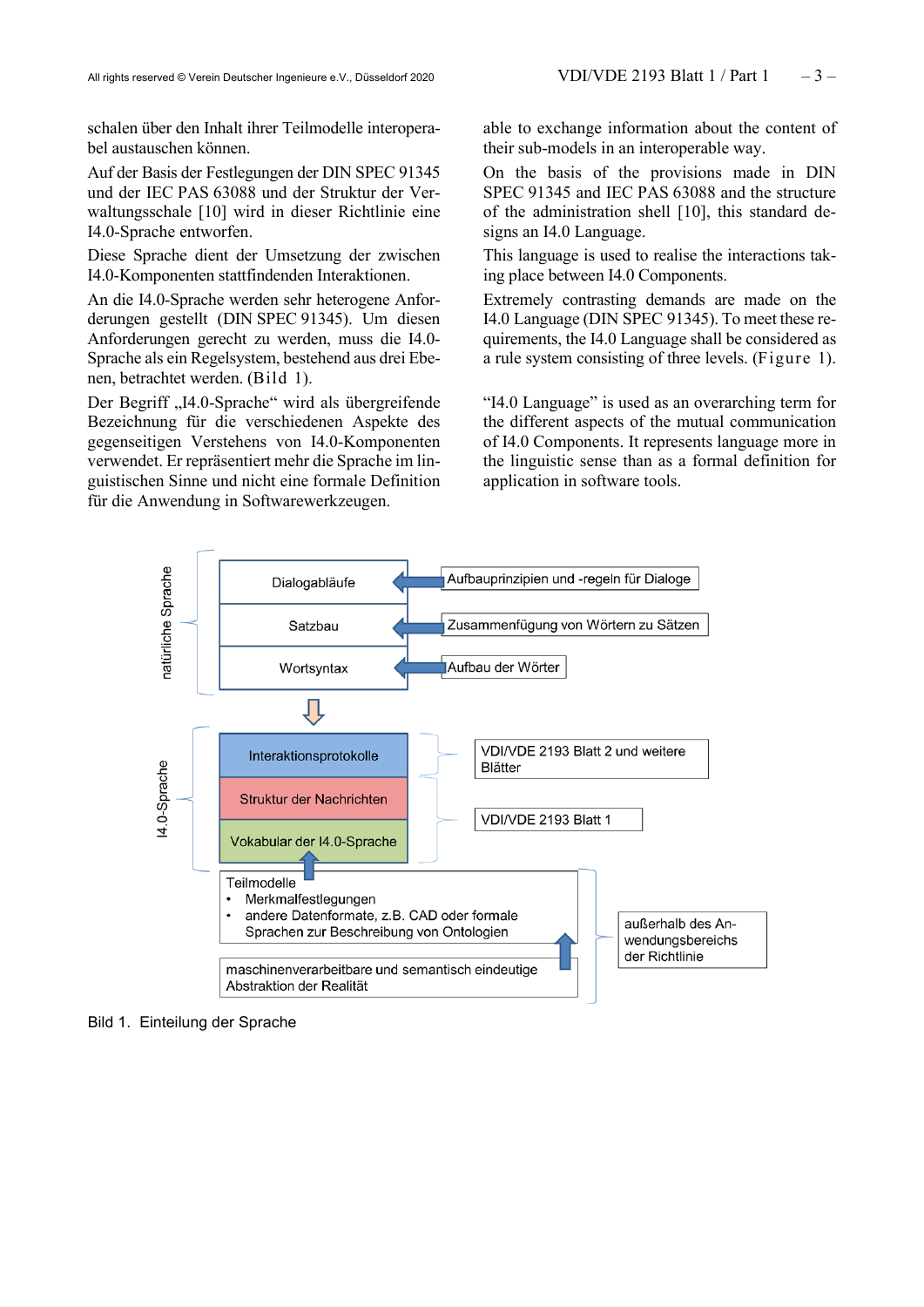

Figure 1. Structure of the I4.0 Language

Die I4.0-Sprache zwischen I4.0-Komponenten wird untergliedert in:

• Vokabular der Sprache:

die Regelsätze zum Aufbau von Datenelementen, die in den Nachrichten verwendet werden.

- Struktur der Nachrichten: die Regelsätze zum Aufbau von Nachrichtenstruktur
- Interaktionsprotokolle:

die Regelsätze zur Organisation vom Nachrichtenablauf in einem Dialog

Diese Richtlinie wurde im Fachausschuss "Semantik und Interaktion für I4.0-Komponenten" der VDI/VDE-Gesellschaft Mess- und Automatisierungstechnik erarbeitet.

## **1 Anwendungsbereich**

Es wird eine I4.0-Sprache entworfen. Diese Sprache dient der Umsetzung der zwischen I4.0-Komponenten stattfindenden Interaktionen. Sie besteht aus dem Vokabular der Sprache, der Struktur der Nachrichten und Interaktionsprotokollen.

Die Richtlinie erläutert das Konzept des semantisch interoperablen Austauschs von Informationen und zeigt, wie die Nachrichten und deren Abläufe für den Informationsaustausch in den Anwendungsfällen von Industrie 4.0 zu gestalten sind. Sie bildet The I4.0 Language used between I4.0 Components is subdivided as follows:

- vocabulary of the language: the sets of rules for building up data elements used in the messages.
- structure of the messages: the sets of rules for building up a message structure
- interaction protocols:

the sets of rules for organising the message sequence in a dialogue

This standard was elaborated in the technical committee "Semantics and Interaction for I4.0 Components", which belongs to the VDI/VDE Association for Measurement and Automation Technology.

## **1 Scope**

An I4.0 Language is designed. This language is then used to realise the interactions taking place between I4.0 Components. It consists of the vocabulary of the language, the structure of the messages and a number of interaction protocols.

The standard explains the concept of the semantically interoperable exchange of information and shows how the messages and their procedures shall be fashioned to allow information exchange in the application cases of Industrie 4.0. It thus forms the